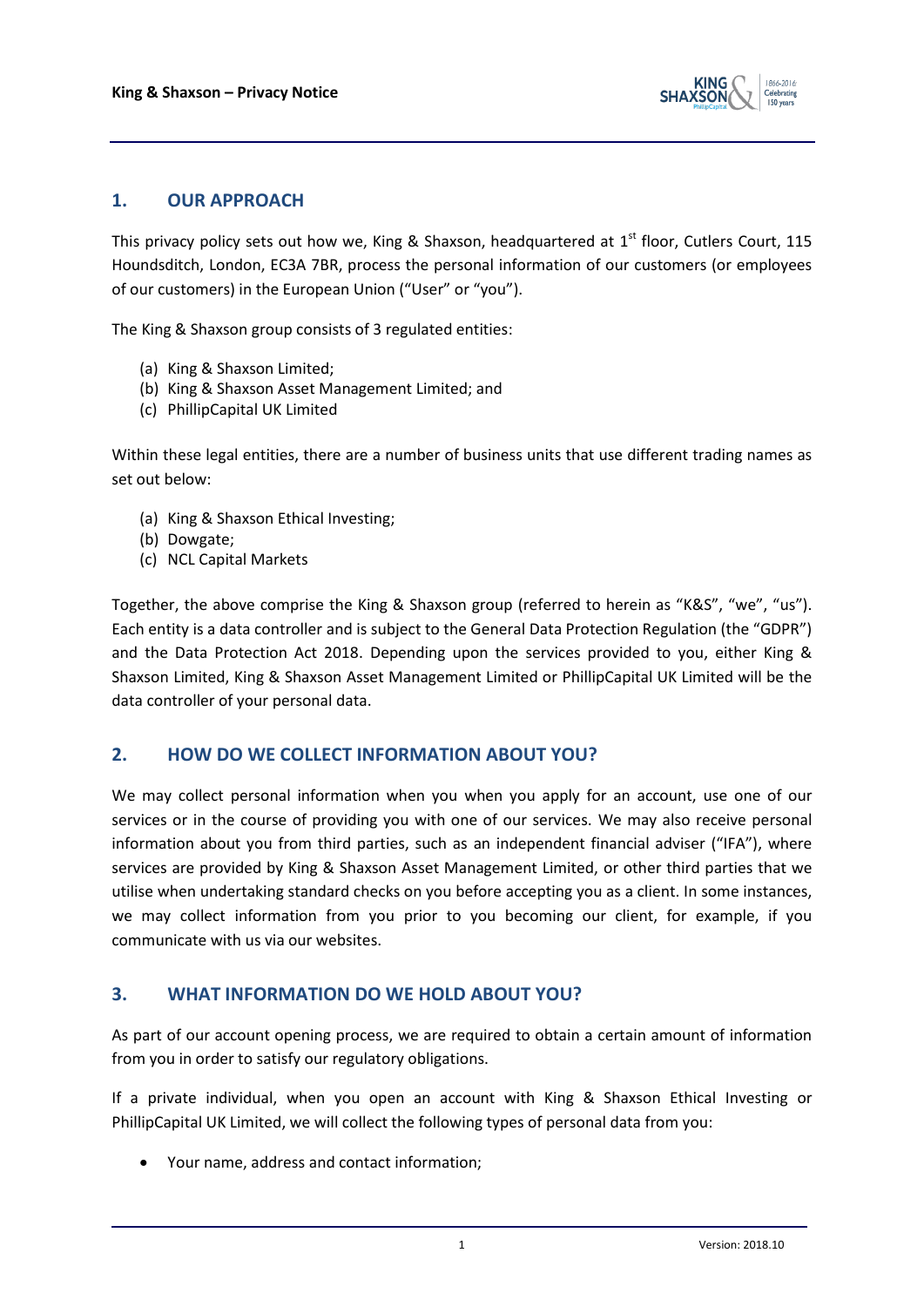

- Your date of birth, national insurance number or other relevant tax identifier and passport number;
- Other due diligence information required; and
- Information about your financial circumstances.

In certain circumstances, we may also collect sensitive personal information about your health and/or medical conditions. However, this is not collected in the normal scope of business and would normally be where a client informs us of such data in connection with a specific request in relation to their account.

Where a corporate client, when you open an account with King & Shaxson Limited, we may collect the following types of personal data from you:

- The name, address and contact information of directors / shareholders;
- Your date of birth, national insurance number or other relevant tax identifier and passport number (if required);
- Other due diligence information required; and

# **4. WHAT DO WE DO WITH YOUR PERSONAL INFORMATION?**

#### **4.1 Personal Information**

We will use your personal information, and may share your personal information with other third parties acting on our behalf, for one or more of the following purposes:

- to carry out our services or to respond to any enquiry or complaint you may make to us;
- to prevent or detect fraud or abuses of our service, for example, by requesting you complete a questionnaire so that we can verify who you are;
- to enable our service providers or agents to carry out certain functions on our behalf, for example, verification, settlement or IT support or telecommunications or other relevant functions;
- for regulatory and legal compliance purposes; and
- for our own administrative purposes, including training our staff, conducting internal audits or transferring assets as part of a sale, purchase or investment in the business.

## **4.2 Sensitive Personal Information**

Should the circumstances arise where we are in receipt of sensitive personal information, we will only use such information:

- to administer or carry out our obligations under our service to you; or
- to fulfil any legal or regulatory obligations; and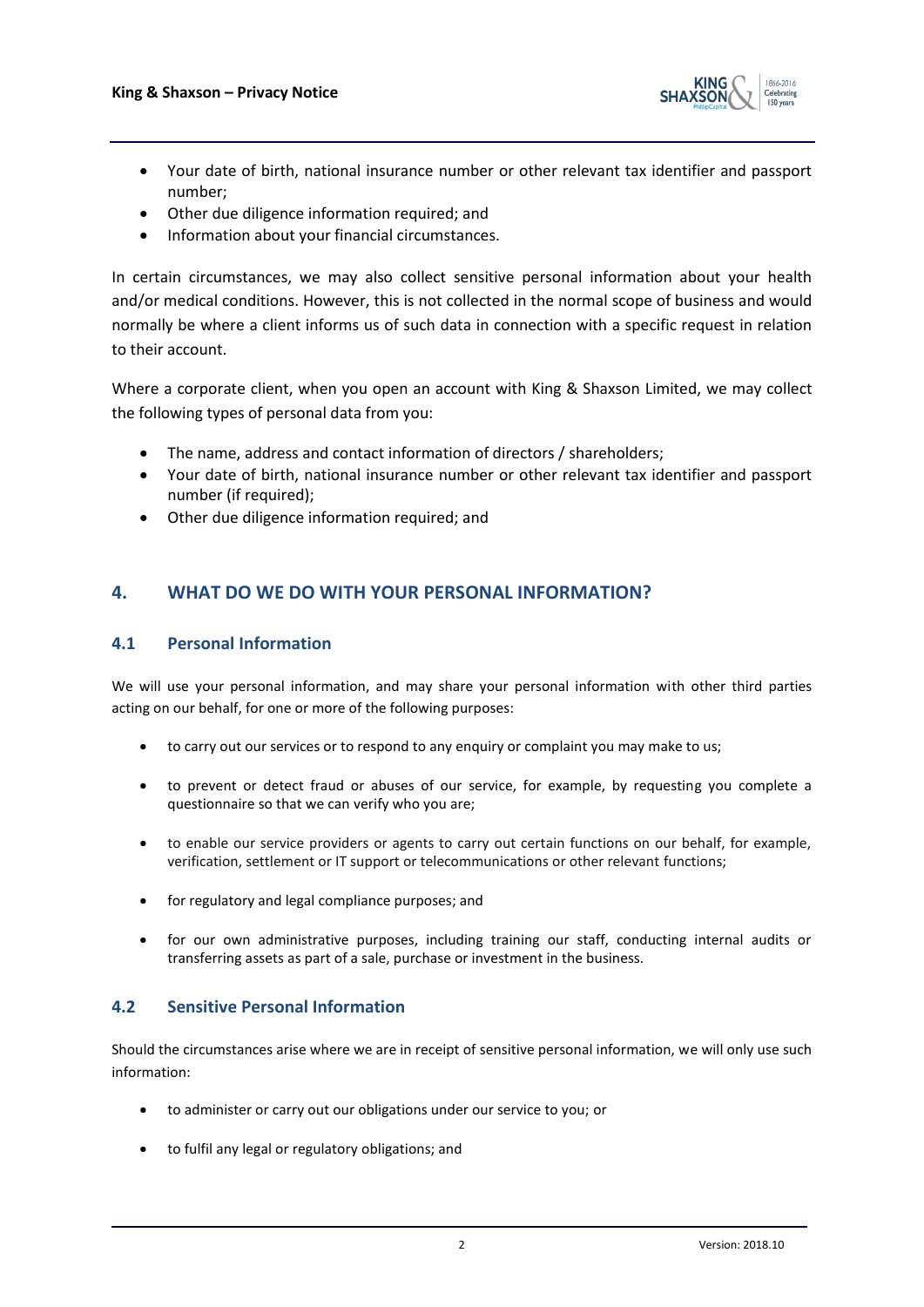

## **5. GROUNDS FOR PROCESSING YOUR PERSONAL INFORMATION**

To process your personal information lawfully, we need to rely on one or more valid legal grounds. These are set out in more detail below.

#### **5.1 Performance of a contract**

Our primary legal ground for collecting and processing your personal information is to fulfil our contract to you. Due to the nature of the products we provide, we will need relevant information about you in order to manage your investments in a suitable manner. Please note that if you fail to provide your personal information we may not be able to accept you as a customer or perform the contract we have entered into with you.

#### **5.2 Compliance with our legal obligations**

We may process your personal data in order to comply with our legal and regulatory obligations. This would include carrying out checks to confirm your identity and for 'know your client' purposes, including checks for anti-money laundering purposes. These checks are carried out at the account opening stage and may also be carried out In order to carry out at other times while you are a client of ours.

Please note that we may use a third party agency to undertake such checks. Any use of your personal information by those parties will also be subject to the terms of their own privacy policy.

#### **5.3 Legitimate interests**

We may also process your personal data where it is in our legitimate interests as a business (except where your interests or fundamental rights override these). For example, it is within our legitimate interests to use your personal information to prevent or detect fraud or abuses of our service, send you information or research which you have requested or keep our records up to date.

#### **5.4 Other purposes**

Your personal data may also be processed where:

- It is necessary to protect yours or another person's vital interests; or
- Where you have given us your express or explicit consent, such as where we process your sensitive personal information (such as your medical history).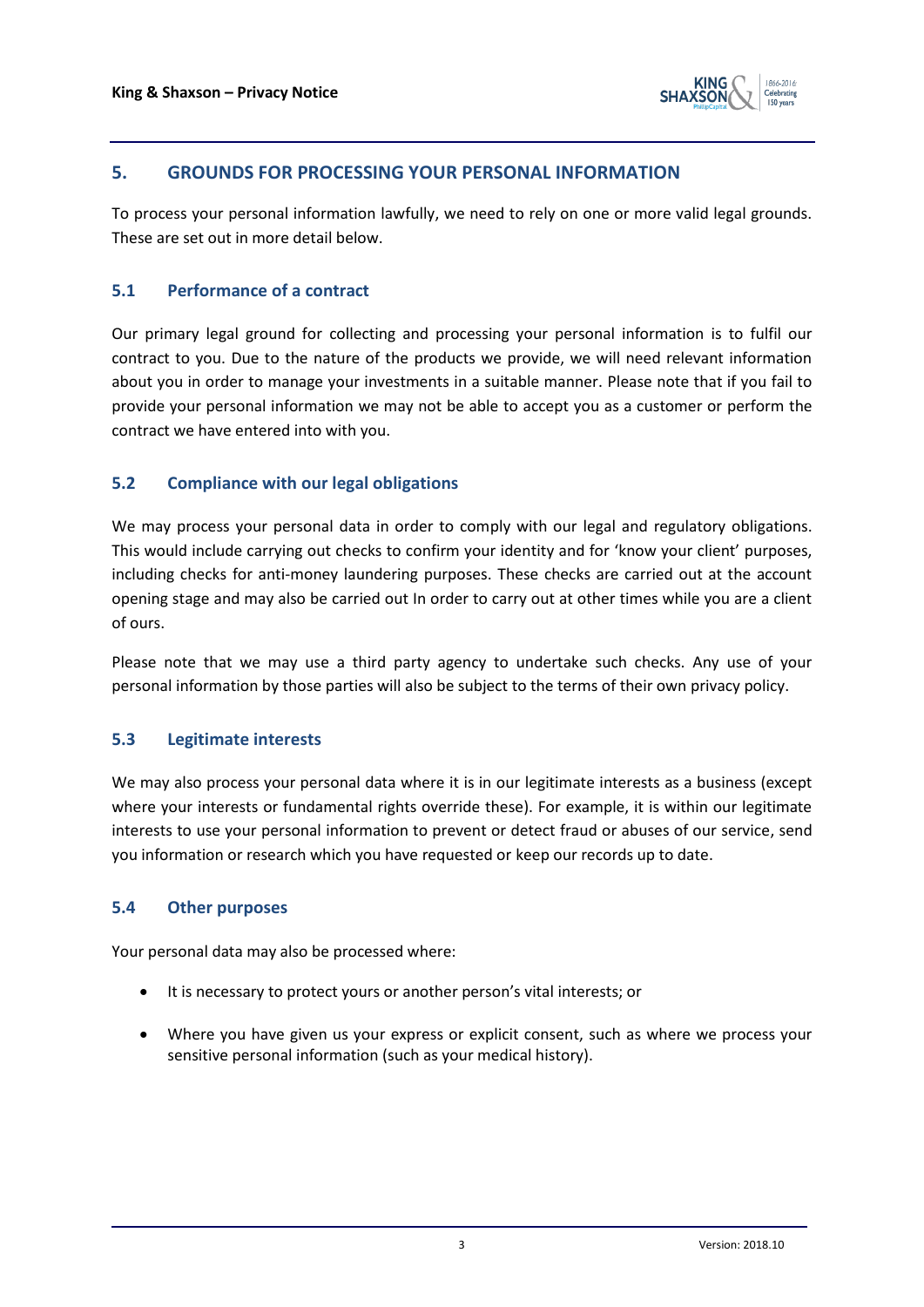

# **6. DISCLOSURE OF YOUR PERSONAL INFORMATION**

There are circumstances where we may wish to disclose or are compelled to disclose your personal information to third parties. This will only take place in accordance with the law or our regulatory obligations and for the purposes listed above.

Situations where your data may be shared can include:

- Disclosure of your personal data to organisations that assist us in the performance of our services to you, such as a custodian;
- Disclosure of your personal data to other members of the King & Shaxson group;
- For clients of King & Shaxson Ethical Investing:
	- o Disclosure of your personal data to your IFA where we have your permission to reveal the information;
	- $\circ$  Where you are the beneficiary of a portfolio that is legally owned by a third party provider, such as a Self Invested Personal Pension ("SIPP") provider, disclosure of your personal data to such third party provider; or
- Disclosure of your personal data where we are required to release the information by law;

We do not sell, rent, trade or otherwise derive income from your data. We do not use automated means to process your data or make decisions regarding you.

## **7. RETENTION OF PERSONAL INFORMATION**

Your personal information will be retained for as long as it is necessary to carry out the purposes set out in this privacy policy (unless longer retention is required by law). However, we will not retain any of your personal information beyond this period and the retention of your personal information will be subject to periodic review. We may keep an anonymised form of your personal information, which will no longer refer to you, for statistical purposes without time limits, to the extent that we have a legitimate and lawful interest in doing so.

## **8. INTERNATIONAL TRANSFER OF PERSONAL DATA**

We may transfer your personal information to a third party in countries outside the country in which it was originally collected for further processing in accordance with the purposes set out above. In these circumstances we will, as required by applicable law, ensure that your privacy rights are adequately protected by appropriate technical, organisational, contractual or other lawful means.

## **9. THIRD PARTIES PERSONAL INFORMATION**

Where you submit information on behalf of another person, you confirm that you have made that person aware of how we may collect, use and disclose their information, the reason you have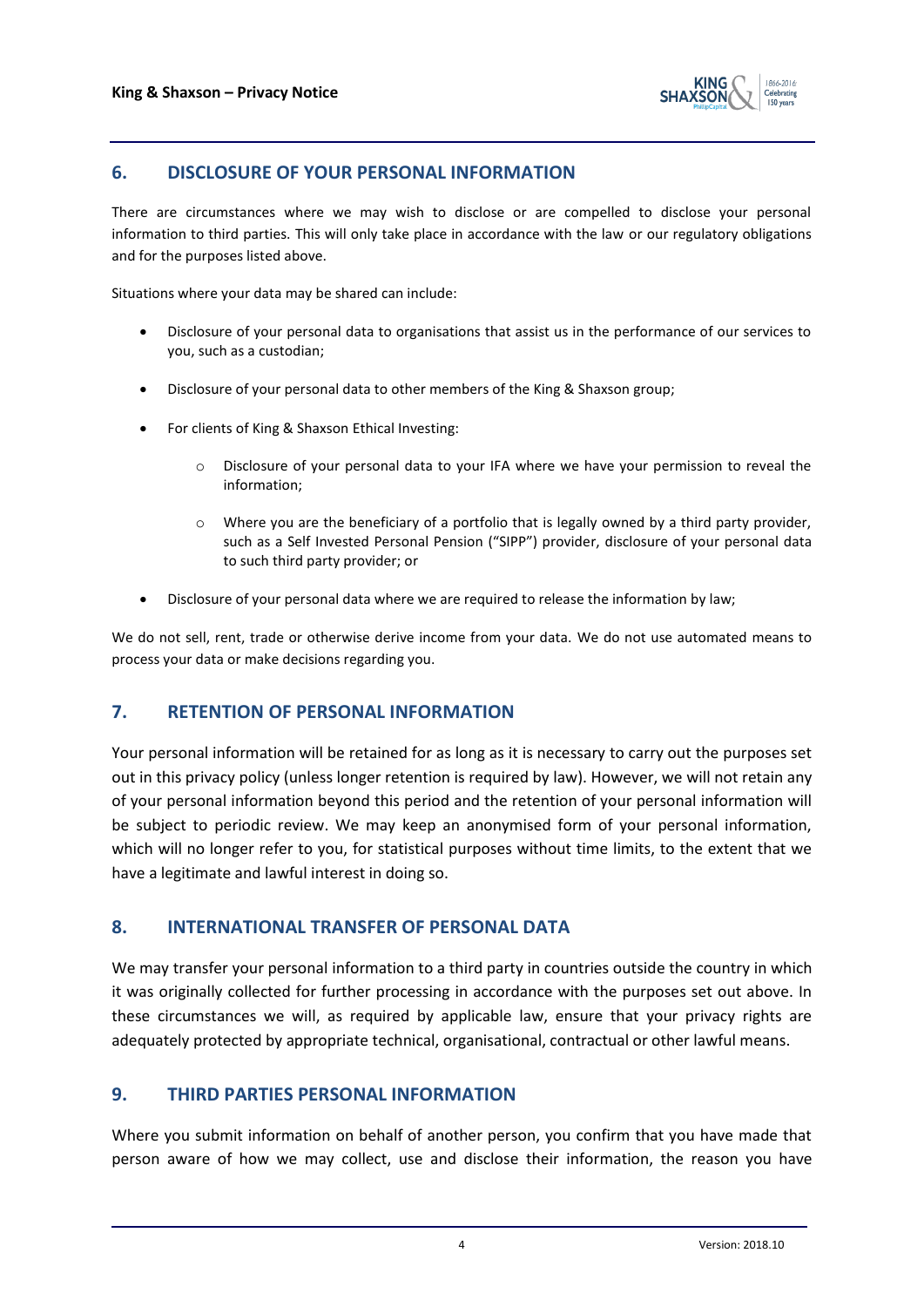

provided it, how they can contact us, the terms of this privacy policy and that they have consented to such collection, use and disclosure.

# **10. DATA SUBJECT RIGHTS**

Data protection law provides data subjects with numerous rights, including the right to: access, rectify, erase, restrict, transport, and object to the processing of, their personal information. Data subjects also have the right to lodge a complaint with the relevant data protection authority if they believe that their personal information is not being processed in accordance with applicable data protection law. More information on specific rights is set out below.

#### **10.1 Right to make a subject access request (SAR).**

Data subjects may, where permitted by applicable law, request copies of their personal information (by way of a SAR). If you would like to make a SAR, i.e. a request for copies of the personal information we hold about you, you may do so by writing to our Compliance department [\(compliance@kasl.co.uk\)](mailto:compliance@kasl.co.uk). The request should make clear that a SAR is being made. You may also be required to submit a proof of your identity and a fee (if your request may reasonably be considered to be unfounded, excessive or repetitive).

## **10.2 Right to rectification**

You may request that we rectify any inaccurate and/or complete any incomplete personal information.

## **10.3 Right to withdraw consent**

You may, as permitted by applicable law, withdraw your consent to the processing of your personal information at any time. Such withdrawal will not affect the lawfulness of processing based on your previous consent or processing based on other permitted grounds (e.g. our regulatory obligations or legitimate interests). Please note that if you withdraw your consent, you may not be able to benefit from certain service features for which the processing of your personal information is essential.

## **10.4 Right to object to processing**

You may, as permitted by applicable law, request that we stop processing your personal information

#### **10.5 Right to erasure**

You may request that we erase your personal information and we will comply, unless there is a lawful reason for not doing so. For example, there may be an overriding legitimate ground for keeping your personal information (e.g. if retention is necessary for us to comply with our legal and regulatory obligations.